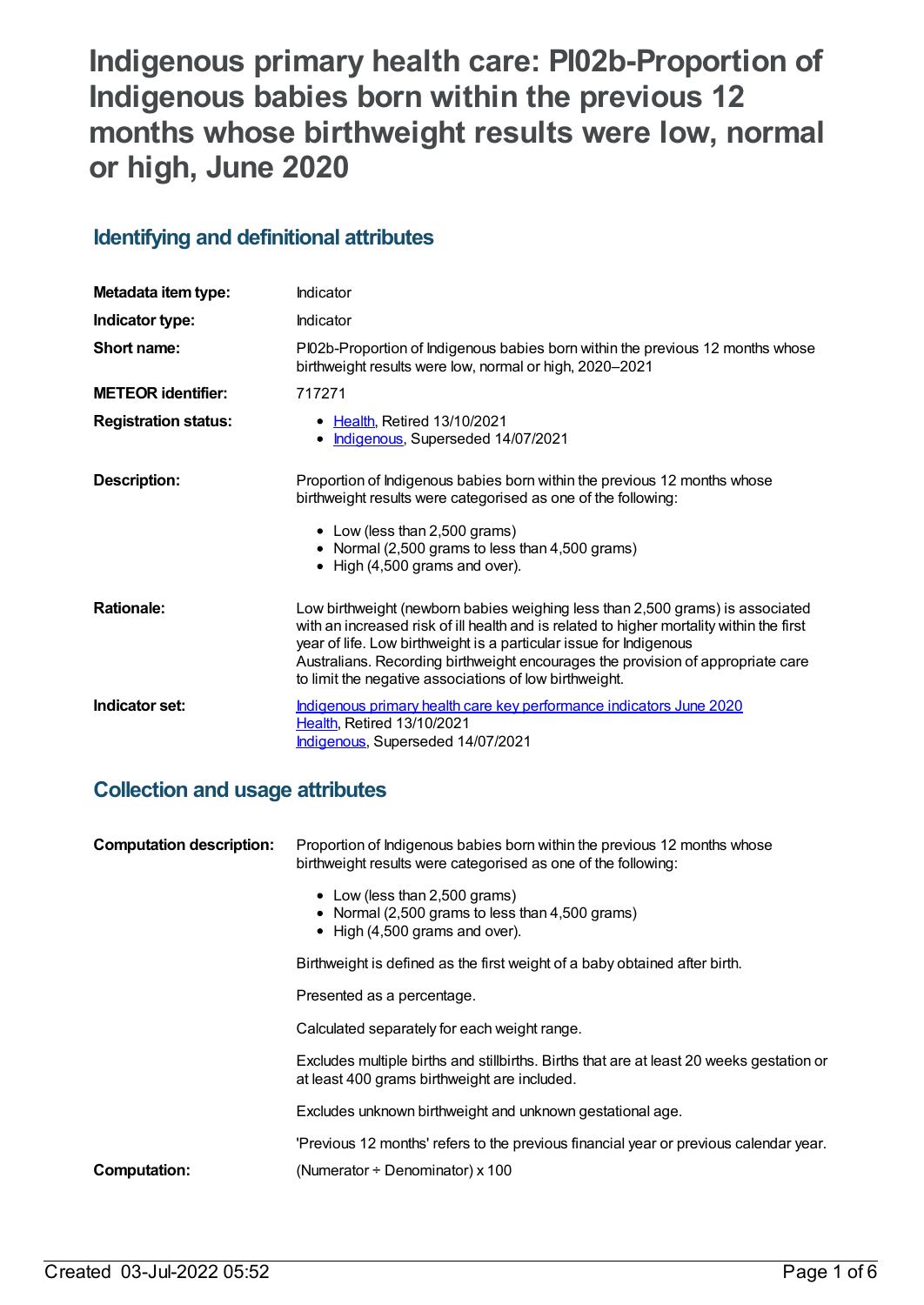**Numerator:** Calculation A: Number of Indigenous babies born within the previous 12 months whose birthweight was recorded at the primary health-care service with a result categorised as low (less than 2,500 grams).

> Calculation B: Number of Indigenous babies born within the previous 12 months whose birthweight was recorded at the primary health-care service with a result categorised as normal (2,500 grams to less than 4,500 grams).

> Calculation C: Number of Indigenous babies born within the previous 12 months whose birthweight was recorded at the primary health-care service with a result categorised as high (4,500 grams and over).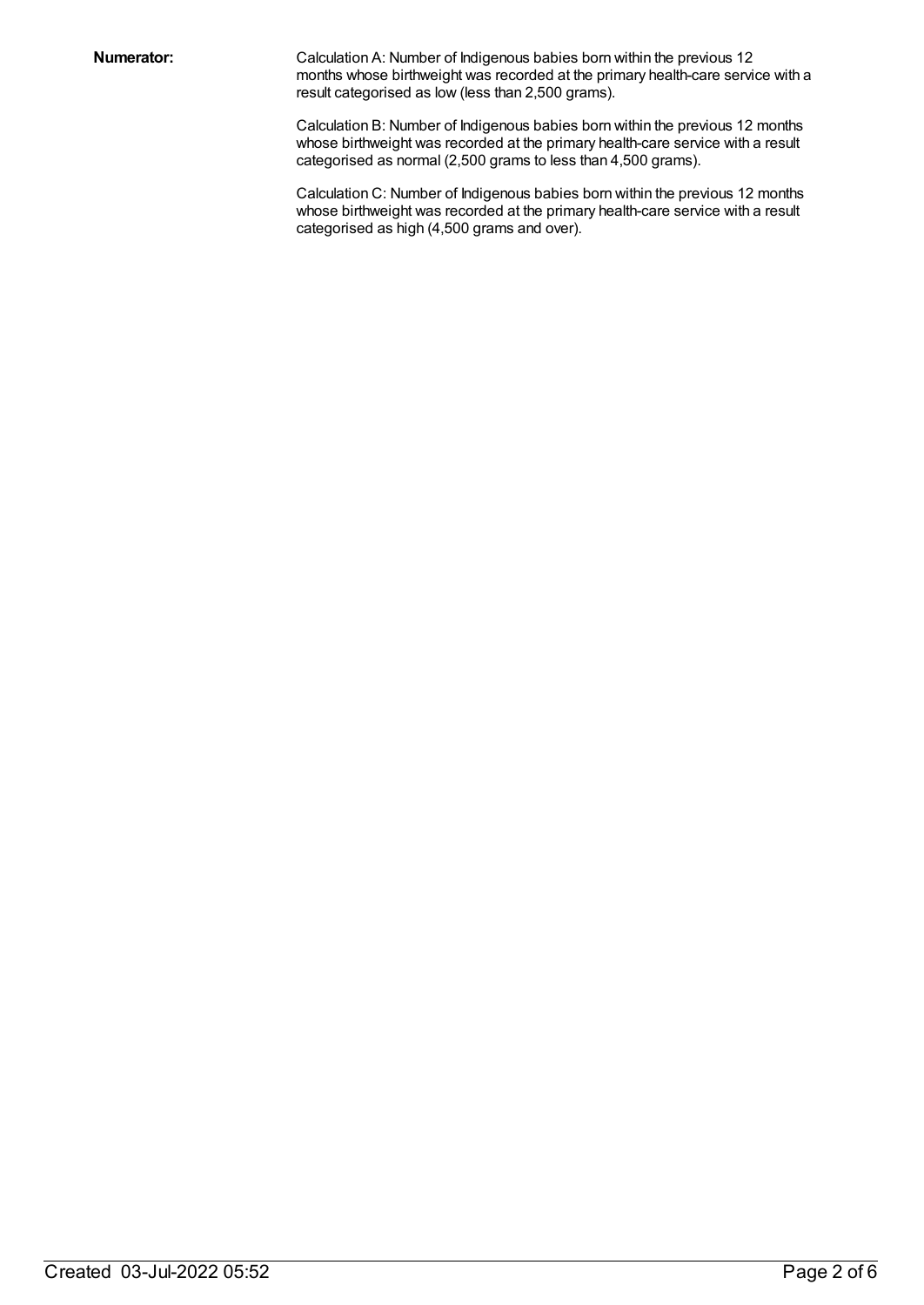[Person—Indigenous](https://meteor.aihw.gov.au/content/602543) status, code N

**Data Source**

[Indigenous](https://meteor.aihw.gov.au/content/430643) primary health care data collection

**NMDS / DSS**

[Indigenous](https://meteor.aihw.gov.au/content/715320) primary health care NBEDS 2020–21

#### **Guide for use**

The baby is considered Indigenous if one or both parents identify as Indigenous.

#### **Data Element / Data Set**

[Pregnancy—birth](https://meteor.aihw.gov.au/content/695308) plurality, code N

**Data Source**

[Indigenous](https://meteor.aihw.gov.au/content/430643) primary health care data collection

**NMDS / DSS**

[Indigenous](https://meteor.aihw.gov.au/content/715320) primary health care NBEDS 2020–21

**Guide for use**

Only singleton births are included.

#### **Data Element / Data Set**

Product of [birth—birth](https://meteor.aihw.gov.au/content/695437) status, code N

**Data Source**

[Indigenous](https://meteor.aihw.gov.au/content/430643) primary health care data collection

**NMDS / DSS**

[Indigenous](https://meteor.aihw.gov.au/content/715320) primary health care NBEDS 2020–21

**Guide for use**

Only live births are included.

#### **Data Element / Data Set**

Product of [birth—birthweight,](https://meteor.aihw.gov.au/content/709560) code N

**Data Source**

[Indigenous](https://meteor.aihw.gov.au/content/430643) primary health care data collection

#### **NMDS / DSS**

[Indigenous](https://meteor.aihw.gov.au/content/715320) primary health care NBEDS 2020–21

**Denominator:** Calculation A, B and C: Total number of Indigenous babies born within the previous 12 months whose birthweight has been recorded at the primary health-care service.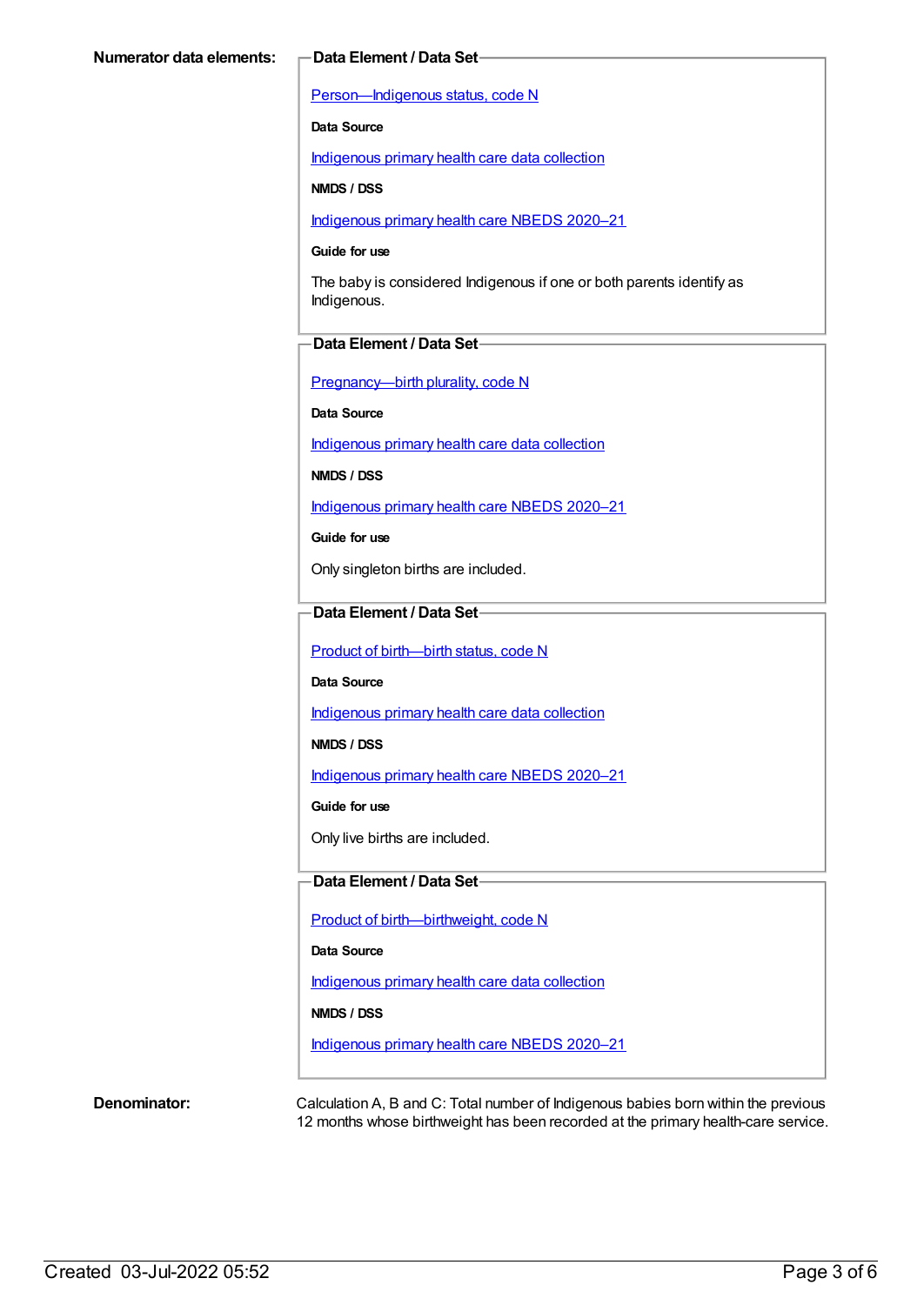#### **Denominator data elements:**

#### **Data Element / Data Set**

[Person—Indigenous](https://meteor.aihw.gov.au/content/602543) status, code N

#### **Data Source**

[Indigenous](https://meteor.aihw.gov.au/content/430643) primary health care data collection

**NMDS / DSS**

[Indigenous](https://meteor.aihw.gov.au/content/715320) primary health care NBEDS 2020–21

#### **Guide for use**

The baby is considered Indigenous if one or both parents identify as Indigenous.

#### **Data Element / Data Set**

[Pregnancy—birth](https://meteor.aihw.gov.au/content/695308) plurality, code N

**Data Source**

[Indigenous](https://meteor.aihw.gov.au/content/430643) primary health care data collection

**NMDS / DSS**

[Indigenous](https://meteor.aihw.gov.au/content/715320) primary health care NBEDS 2020–21

**Guide for use**

Only singleton births are included.

### **Data Element / Data Set**

Product of [birth—birth](https://meteor.aihw.gov.au/content/695437) status, code N

**Data Source**

[Indigenous](https://meteor.aihw.gov.au/content/430643) primary health care data collection

**NMDS / DSS**

[Indigenous](https://meteor.aihw.gov.au/content/715320) primary health care NBEDS 2020-21

**Guide for use**

Only live births are included.

#### **Data Element / Data Set**

[Person—birthweight](https://meteor.aihw.gov.au/content/709571) recorded indicator, yes/no code N

**Data Source**

[Indigenous](https://meteor.aihw.gov.au/content/430643) primary health care data collection

**NMDS / DSS**

[Indigenous](https://meteor.aihw.gov.au/content/715320) primary health care NBEDS 2020–21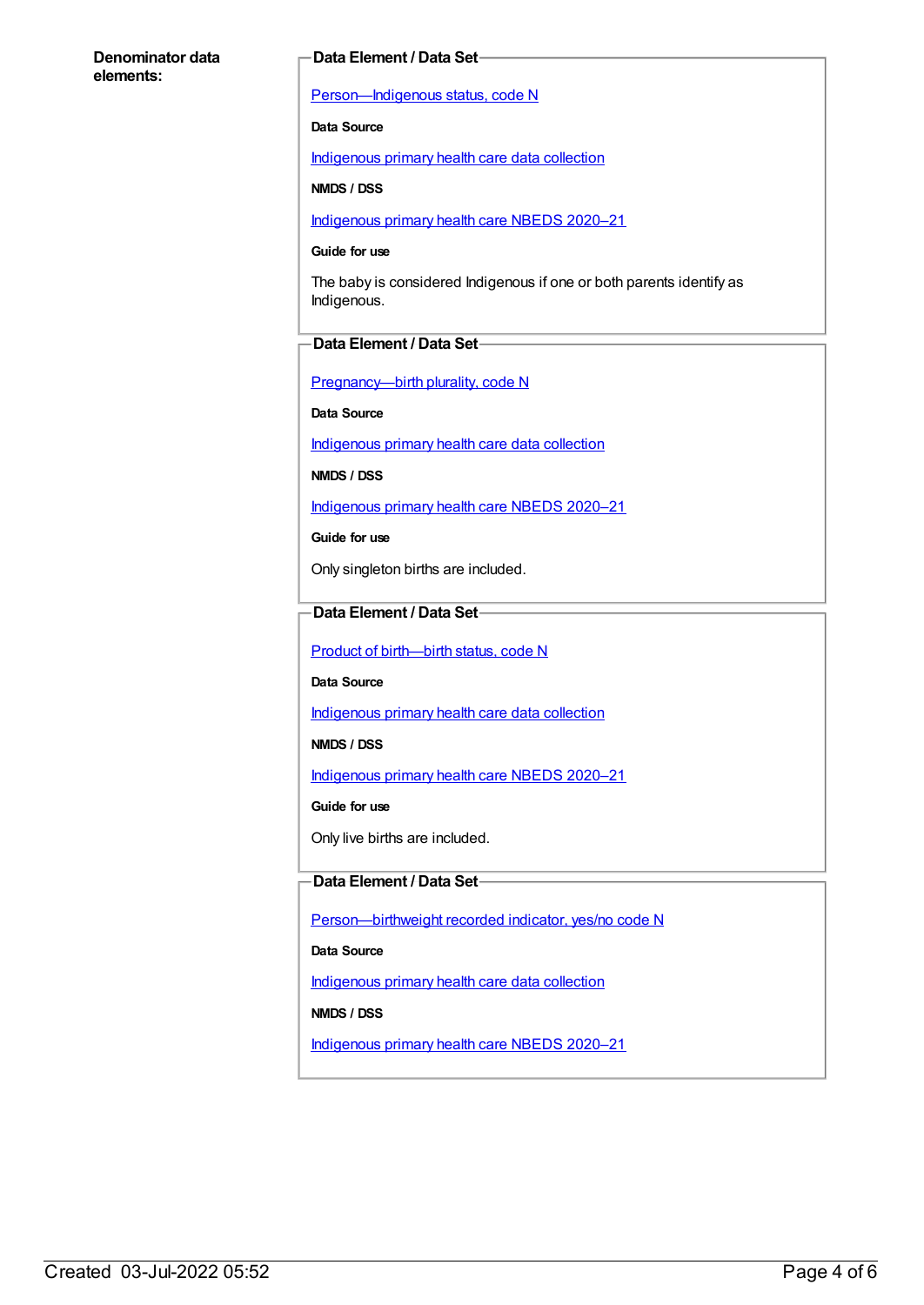**Comments:** This indicator covers a 24 month reporting period from 1 January 2020 to 31 December 2021:

- Indigenous primary health care NBEDS 2019-20 covers the period 01/01/2020 to 30/06/2020
- Indigenous primary health care NBEDS 2020-21 covers the period 01/07/2020 to 30/06/2021
- Indigenous primary health care NBEDS 2021-22 (to be released) will cover the period 01/07/2021 to 31/12/2021.

## **Representational attributes**

| <b>Representation class:</b> | Percentage |
|------------------------------|------------|
| Data type:                   | Real       |
| Unit of measure:             | Person     |
| Format:                      | N[N].N     |

## **Indicator conceptual framework**

| <b>Framework and</b> | <b>Health Conditions</b> |
|----------------------|--------------------------|
| dimensions:          |                          |

## **Data source attributes**

| Data sources: | Data Source                                    |
|---------------|------------------------------------------------|
|               | Indigenous primary health care data collection |
|               | Frequency                                      |
|               | 6 monthly                                      |
|               | Data custodian                                 |
|               | Australian Institute of Health and Welfare.    |

## **Source and reference attributes**

**Submitting organisation:** Australian Institute of Health and Welfare

AustralianGovernment Department of Health

## **Relational attributes**